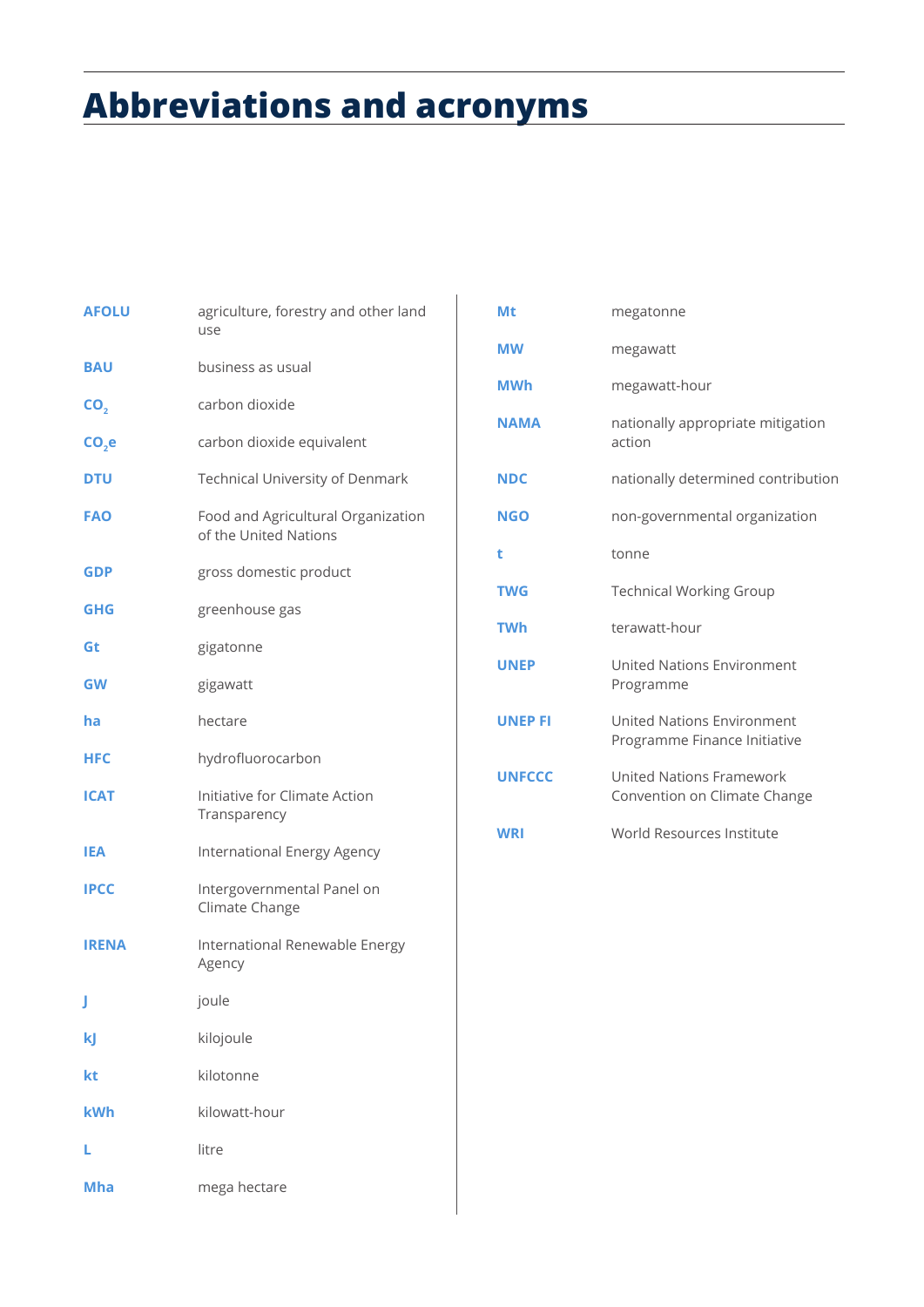# **Glossary**

| <b>Absolute value</b>                            | The non-negative value of a number without regard to its sign. For example, the<br>absolute value of 5 is 5, and the absolute value of -5 is also 5.                                                                                                                                                                                                                                              |
|--------------------------------------------------|---------------------------------------------------------------------------------------------------------------------------------------------------------------------------------------------------------------------------------------------------------------------------------------------------------------------------------------------------------------------------------------------------|
| <b>Assessment boundary</b>                       | The scope of the assessment in terms of the (sub)sectors and GHG emissions<br>included in the assessment                                                                                                                                                                                                                                                                                          |
| <b>Assessment period</b>                         | The time period over which GHG impacts resulting from a policy are assessed                                                                                                                                                                                                                                                                                                                       |
| <b>Assessment report</b>                         | A report, completed by the user, that documents the assessment process, methods<br>and results relating to the impact of non-state and subnational action                                                                                                                                                                                                                                         |
| <b>Current policy scenario</b>                   | A scenario that represents the events or conditions most likely to occur in the<br>presence of the current mix of policies and actions                                                                                                                                                                                                                                                            |
| <b>Ex-ante assessment</b>                        | The process of assessing expected future impacts of non-state and subnational<br>actions, or national policies and actions (i.e. a forward-looking assessment)                                                                                                                                                                                                                                    |
| <b>Ex-post assessment</b>                        | The process of assessing historical impacts of non-state and subnational actions,<br>or national policies and actions (i.e. a backward-looking assessment)                                                                                                                                                                                                                                        |
| <b>Expert judgment</b>                           | A carefully considered, well-documented qualitative or quantitative judgment<br>made in the absence of unequivocal observational evidence by a person or<br>persons who have a demonstrable expertise in the given field. <sup>75</sup> Users can<br>apply their own expert judgment or consult experts. Expert judgment can be<br>strengthened through expert elicitation methods to avoid bias. |
| <b>Impact assessment</b>                         | The qualitative or quantitative assessment of impacts resulting from non-state and<br>subnational actions, or from national policies and actions. This can be conducted<br>either ex-ante or ex-post.                                                                                                                                                                                             |
| Independent non-state and<br>subnational actions | Non-state and subnational actions that do not interact with each other or with<br>national policies, such that the combined effect of implementing them together is<br>equal to the sum of the individual effects of implementing them separately                                                                                                                                                 |
| <b>Indicator</b>                                 | A metric that can be estimated and monitored over time to understand the<br>impact of non-state and subnational actions, and track changes towards targeted<br>outcomes                                                                                                                                                                                                                           |
| <b>Intended impacts</b>                          | Impacts that are intentional based on the original objectives of the policy or action.<br>In some contexts, these are referred to as primary impacts.                                                                                                                                                                                                                                             |
| <b>Jurisdiction</b>                              | The geographic area within which an entity's (such as a government's) authority is<br>exercised                                                                                                                                                                                                                                                                                                   |

75 IPCC (2006).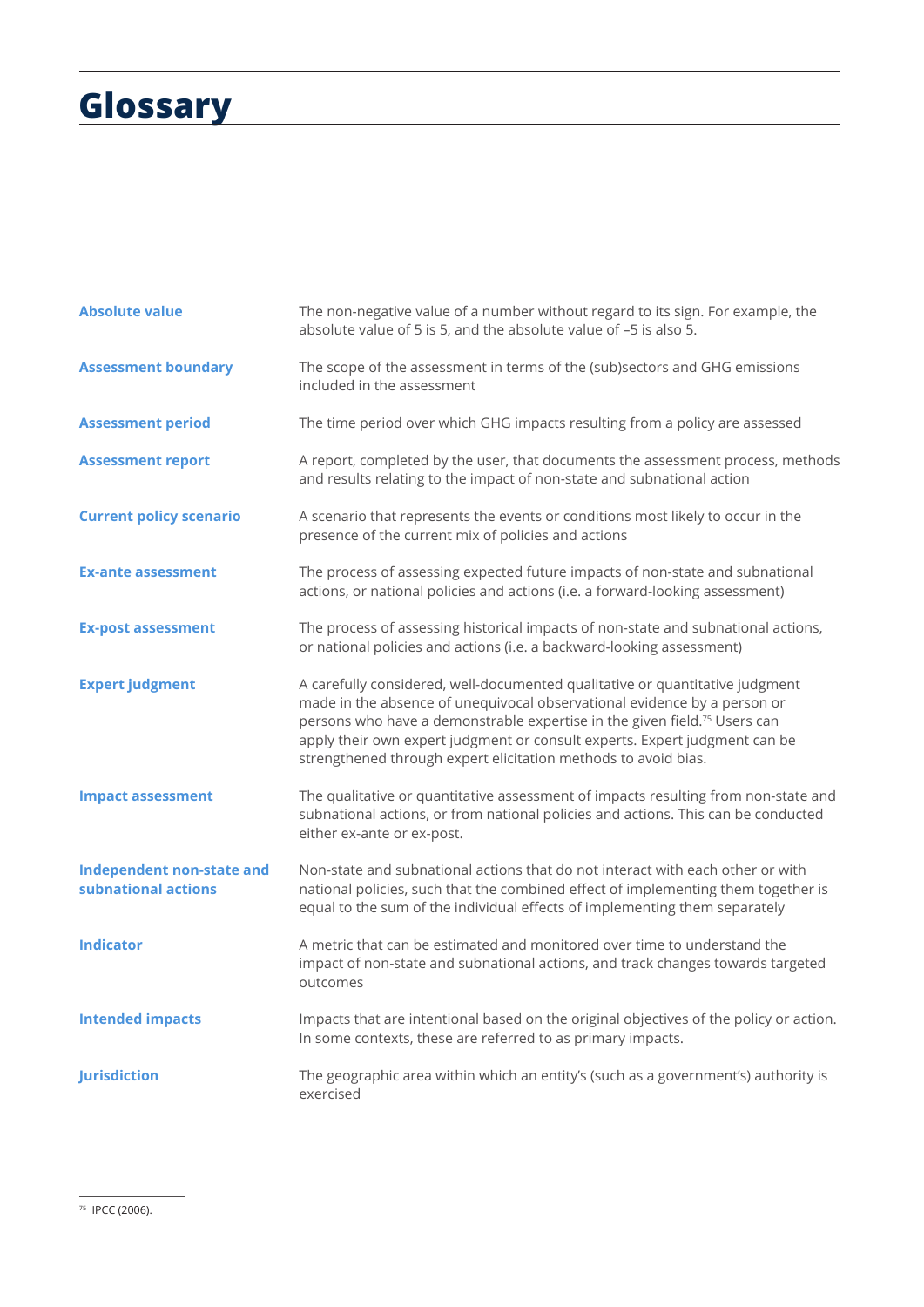126 Non-State and Subnational Action Guide

| <b>National policy or action</b>                        | An intervention taken or mandated by a national government, which may<br>include laws, regulations and standards; taxes, charges, subsidies and incentives;<br>information instruments; voluntary agreements; implementation of new<br>technologies, processes or practices; and public or private sector financing and<br>investment                                                                                                                                                                                                                  |
|---------------------------------------------------------|--------------------------------------------------------------------------------------------------------------------------------------------------------------------------------------------------------------------------------------------------------------------------------------------------------------------------------------------------------------------------------------------------------------------------------------------------------------------------------------------------------------------------------------------------------|
| <b>Negative impacts</b>                                 | Impacts that are perceived as unfavourable from the perspectives of decision<br>makers and stakeholders                                                                                                                                                                                                                                                                                                                                                                                                                                                |
| <b>Non-state actor</b>                                  | Any actor other than a national or subnational government                                                                                                                                                                                                                                                                                                                                                                                                                                                                                              |
| <b>Non-state commitments</b>                            | Planned non-state action that has been publicly announced but, unlike non-state<br>mitigation action, has not yet been implemented                                                                                                                                                                                                                                                                                                                                                                                                                     |
| <b>Non-state mitigation action</b>                      | Any kind of activity that is directly or indirectly aimed at reducing GHG emissions<br>and that is led by non-state actor(s)                                                                                                                                                                                                                                                                                                                                                                                                                           |
| <b>Overlapping non-state and</b><br>subnational actions | Non-state and subnational actions that interact with each other or with national<br>policies and that, when implemented together, have a combined effect less than<br>the sum of their individual effects when implemented separately. This includes<br>both actions that have the same or complementary goals (such as national and<br>subnational energy efficiency standards for appliances), and counteracting or<br>countervailing actions that have different or opposing goals (such as a national fuel<br>tax and a subnational fuel subsidy). |
| <b>Positive impacts</b>                                 | Impacts that are perceived as favourable from the perspectives of decision makers<br>and stakeholders                                                                                                                                                                                                                                                                                                                                                                                                                                                  |
| <b>Qualitative assessment</b>                           | An approach to impact assessment that involves describing the impacts of a policy<br>or action on selected impact categories in numerical terms                                                                                                                                                                                                                                                                                                                                                                                                        |
| <b>Quantitative assessment</b>                          | An approach to impact assessment that involves estimating the impacts of a policy<br>or action on selected impact categories in quantitative terms                                                                                                                                                                                                                                                                                                                                                                                                     |
| <b>Reinforcing non-state and</b><br>subnational actions | Non-state and subnational actions that interact with each other or with national<br>policies and that, when implemented together, have a combined effect greater<br>than the sum of their individual effects when implemented separately                                                                                                                                                                                                                                                                                                               |
| <b>Specific impact</b>                                  | A specific change that results from a policy or action                                                                                                                                                                                                                                                                                                                                                                                                                                                                                                 |
| <b>Stakeholders</b>                                     | People, organizations, communities or individuals who are affected by, and/or who<br>have influence or power over, a policy                                                                                                                                                                                                                                                                                                                                                                                                                            |
| <b>Subnational actor</b>                                | Any form of government that is not a national government                                                                                                                                                                                                                                                                                                                                                                                                                                                                                               |
| <b>Subnational commitments</b>                          | Planned subnational action that has been publicly announced but, unlike<br>subnational mitigation action, has not yet been implemented                                                                                                                                                                                                                                                                                                                                                                                                                 |
|                                                         | Subnational mitigation action Any kind of activity that is directly or indirectly aimed at reducing GHG emissions<br>and that is led by subnational actor(s)                                                                                                                                                                                                                                                                                                                                                                                           |
| <b>Sustainable development</b><br><b>impacts</b>        | Changes in environmental, social or economic conditions that result from a policy<br>or action, such as changes in economic activity, employment, public health, air<br>quality and energy security                                                                                                                                                                                                                                                                                                                                                    |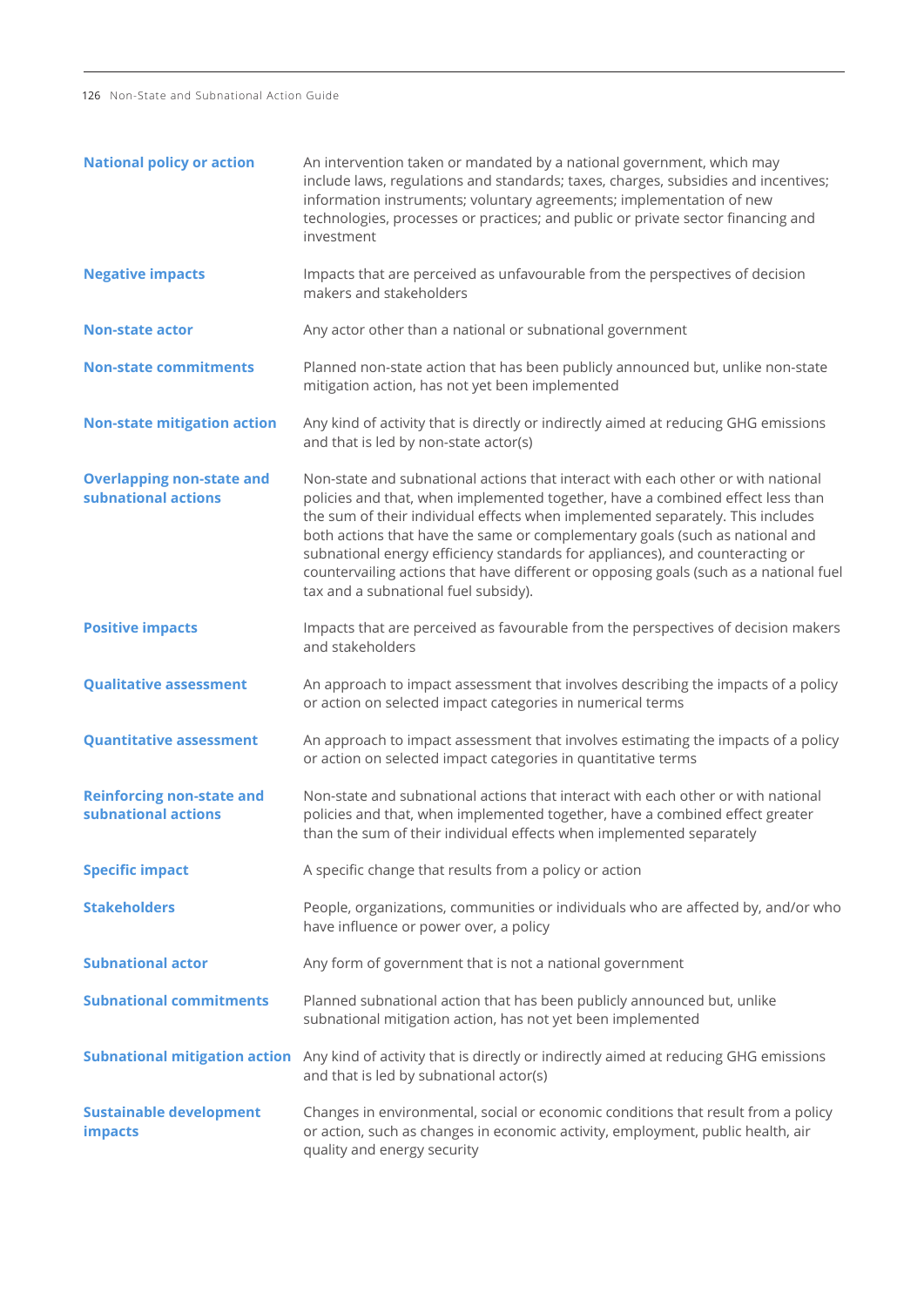**Uncertainty (1)** Quantitative definition: Measurement that characterizes the dispersion of values that could reasonably be attributed to a parameter. (2) Qualitative definition: A general term that refers to the lack of certainty in data and methodological choices, such as the application of non-representative factors or methods, incomplete data or lack of transparency.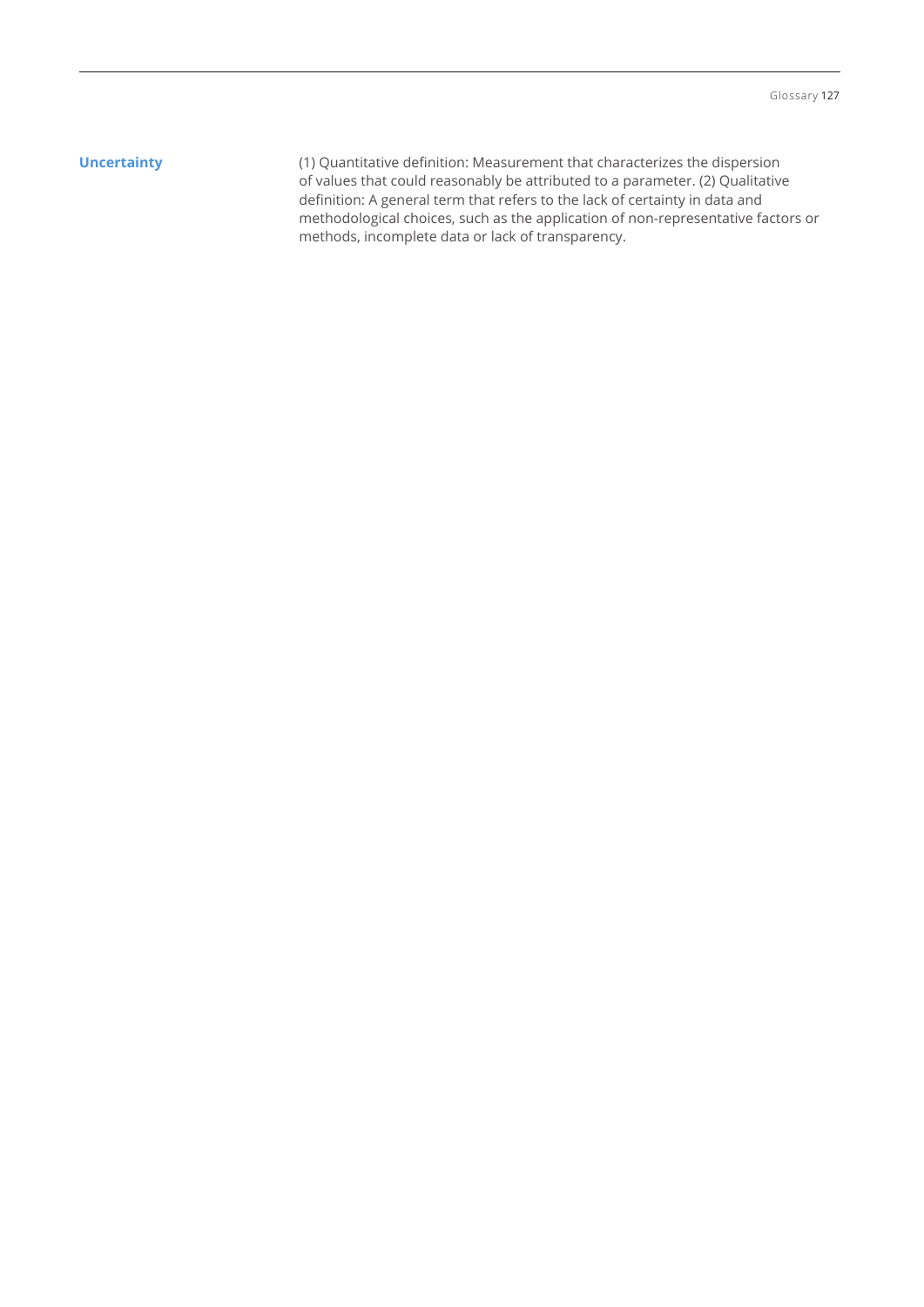### **References**

America's Pledge (2017). *States, Cities, and Businesses in the United States Are Stepping Up on Climate Action*. New York: Bloomberg Philanthropies. Available at [www.bbhub.io/dotorg/sites/28/2017/11/](http://www.bbhub.io/dotorg/sites/28/2017/11/AmericasPledgePhaseOneReportWeb.pdf) [AmericasPledgePhaseOneReportWeb.pdf.](http://www.bbhub.io/dotorg/sites/28/2017/11/AmericasPledgePhaseOneReportWeb.pdf)

\_\_\_\_\_\_\_\_\_\_ (2018a). *Fulfilling America's Pledge: How States, Cities, and Businesses Are Leading the United States to a Low-Carbon Future. Technical Appendix – Methodologies and Assumptions to Quantify the Greenhouse Gas Implications of City, State, and Business Action*. New York: Bloomberg Philanthropies. Available at [www.bbhub.io/](http://www.bbhub.io/dotorg/sites/28/2018/09/Fulfilling-Americas-Pledge_Technical-Appendix.pdf) [dotorg/sites/28/2018/09/Fulfilling-Americas-](http://www.bbhub.io/dotorg/sites/28/2018/09/Fulfilling-Americas-Pledge_Technical-Appendix.pdf)[Pledge\\_Technical-Appendix.pdf.](http://www.bbhub.io/dotorg/sites/28/2018/09/Fulfilling-Americas-Pledge_Technical-Appendix.pdf)

\_\_\_\_\_\_\_\_\_\_ (2018b). *Fulfilling America's Pledge: How States, Cities, and Businesses are Leading the United States to a Low-Carbon Future*. New York: Bloomberg Philanthropies. Available at [www.bbhub.io/dotorg/sites/28/2018/09/Fulfilling-](http://www.bbhub.io/dotorg/sites/28/2018/09/Fulfilling-Americas-Pledge-2018.pdf)[Americas-Pledge-2018.pdf](http://www.bbhub.io/dotorg/sites/28/2018/09/Fulfilling-Americas-Pledge-2018.pdf).

- Arup and C40 Cities (2014). *Global Aggregation of City Climate Commitments. Methodological Review.*  London. Available at [www.c40.org/researches/](http://www.c40.org/researches/global-aggregation-of-city-climate-commitments-methodology) [global-aggregation-of-city-climate-commitments](http://www.c40.org/researches/global-aggregation-of-city-climate-commitments-methodology)[methodology.](http://www.c40.org/researches/global-aggregation-of-city-climate-commitments-methodology)
- Boonekamp, Piet G.M. (2006). Actual interaction effects between policy measures for energy efficiency: a qualitative matrix method and quantitative simulation results for households. *Energy*, vol. 31, No. 14, pp. 2848–2873.
- Bruckner, Thomas, and others (2014). Energy systems. In *Climate Change 2014: Mitigation of Climate Change. Contribution of Working Group III to the Fifth Assessment Report of the Intergovernmental Panel on Climate Change*, Ottmar Edenhofer and others, eds. Cambridge and New York: Cambridge University Press.
- CDP and We Mean Business (2016). *The Business End of Climate Change*. London. Available at [https://newclimate.org/2016/06/28/the-business](https://newclimate.org/2016/06/28/the-business-end-of-climate-change)[end-of-climate-change](https://newclimate.org/2016/06/28/the-business-end-of-climate-change).

Chan, Sander, and others (2015). *Strengthening Non-State Climate Action: a Progress Assessment of Commitments Launched at the 2014 UN Climate Summit*. Working Paper No. 216, Centre for Climate Change Economics and Policy. London: Grantham Research Institute on Climate Change and the Environment. Available at [www.lse.ac.uk/](http://www.lse.ac.uk/GranthamInstitute/wp-content/uploads/2015/11/Working-Paper-216-Chan-et-al.pdf) [GranthamInstitute/wp-content/uploads/2015/11/](http://www.lse.ac.uk/GranthamInstitute/wp-content/uploads/2015/11/Working-Paper-216-Chan-et-al.pdf) [Working-Paper-216-Chan-et-al.pdf.](http://www.lse.ac.uk/GranthamInstitute/wp-content/uploads/2015/11/Working-Paper-216-Chan-et-al.pdf)

\_\_\_\_\_\_\_\_\_\_ (2018). Effective and geographically balanced? An output-based assessment of nonstate climate actions. *Climate Policy*, vol. 18, No. 1, pp. 24–35.

- Circle Economy and Ecofys (2016). *Implementing Circular Economy Globally Makes Paris Targets Achievable*. Amsterdam. Available at [https://](https://assets.website-files.com/5d26d80e8836af2d12ed1269/5dea481576d89489dff8782e_ircle-economy-ecofys-2016-implementing-circular-economy-globally-makes-paris-targets-achievable.pdf.pdf) [assets.website-files.com/5d26d80e8836af2d](https://assets.website-files.com/5d26d80e8836af2d12ed1269/5dea481576d89489dff8782e_ircle-economy-ecofys-2016-implementing-circular-economy-globally-makes-paris-targets-achievable.pdf.pdf) [12ed1269/5dea481576d89489dff8782e\\_ircle](https://assets.website-files.com/5d26d80e8836af2d12ed1269/5dea481576d89489dff8782e_ircle-economy-ecofys-2016-implementing-circular-economy-globally-makes-paris-targets-achievable.pdf.pdf)[economy-ecofys-2016-implementing-circular](https://assets.website-files.com/5d26d80e8836af2d12ed1269/5dea481576d89489dff8782e_ircle-economy-ecofys-2016-implementing-circular-economy-globally-makes-paris-targets-achievable.pdf.pdf)[economy-globally-makes-paris-targets-achievable.](https://assets.website-files.com/5d26d80e8836af2d12ed1269/5dea481576d89489dff8782e_ircle-economy-ecofys-2016-implementing-circular-economy-globally-makes-paris-targets-achievable.pdf.pdf) [pdf.pdf](https://assets.website-files.com/5d26d80e8836af2d12ed1269/5dea481576d89489dff8782e_ircle-economy-ecofys-2016-implementing-circular-economy-globally-makes-paris-targets-achievable.pdf.pdf).
- CISL (Cambridge Institute for Sustainability Leadership) and Ecofys (2015). *Better Partnerships: Understanding and Increasing the Impact of Private Sector Cooperative Initiatives*. Cambridge. Available at [www.cisl.cam.ac.uk/resources/low-carbon](http://www.cisl.cam.ac.uk/resources/low-carbon-transformation-publications/better-partnerships-understanding-and-increasing-the-impact-of-private-sector-cooperative-initiatives)[transformation-publications/better-partnerships](http://www.cisl.cam.ac.uk/resources/low-carbon-transformation-publications/better-partnerships-understanding-and-increasing-the-impact-of-private-sector-cooperative-initiatives)[understanding-and-increasing-the-impact-of](http://www.cisl.cam.ac.uk/resources/low-carbon-transformation-publications/better-partnerships-understanding-and-increasing-the-impact-of-private-sector-cooperative-initiatives)[private-sector-cooperative-initiatives.](http://www.cisl.cam.ac.uk/resources/low-carbon-transformation-publications/better-partnerships-understanding-and-increasing-the-impact-of-private-sector-cooperative-initiatives)
- Compact of Mayors (2015). *Climate Leadership at the Local Level: Global Impact of the Compact of Mayors*. Available at [https://data.bloomberglp.com/](https://data.bloomberglp.com/mayors/sites/14/2016/01/BR_AggregationReport_Final_SinglePages-FINAL-2016.pdf) [mayors/sites/14/2016/01/BR\\_AggregationReport\\_](https://data.bloomberglp.com/mayors/sites/14/2016/01/BR_AggregationReport_Final_SinglePages-FINAL-2016.pdf) [Final\\_SinglePages-FINAL-2016.pdf](https://data.bloomberglp.com/mayors/sites/14/2016/01/BR_AggregationReport_Final_SinglePages-FINAL-2016.pdf).
- Data-Driven Yale, NewClimate Institute and PBL (2018a). *Global Climate Action from Cities, Regions, and Businesses*. Available at <http://bit.ly/yale-nci-pbl-global-climate-action>.

\_\_\_\_\_\_\_\_\_\_ (2018b). *Methodology for Quantifying the Potential Impact of Individual Region, City, and Business Commitments*. Available at [https://](https://datadriven.lab.org/wp-content/uploads/2018/08/Methodology-for-Quantifying-Potential-Impacts-of-Individual-Commitments.pdf) [datadriven.lab.org/wp-content/uploads/2018/08/](https://datadriven.lab.org/wp-content/uploads/2018/08/Methodology-for-Quantifying-Potential-Impacts-of-Individual-Commitments.pdf) [Methodology-for-Quantifying-Potential-Impacts](https://datadriven.lab.org/wp-content/uploads/2018/08/Methodology-for-Quantifying-Potential-Impacts-of-Individual-Commitments.pdf)[of-Individual-Commitments.pdf.](https://datadriven.lab.org/wp-content/uploads/2018/08/Methodology-for-Quantifying-Potential-Impacts-of-Individual-Commitments.pdf)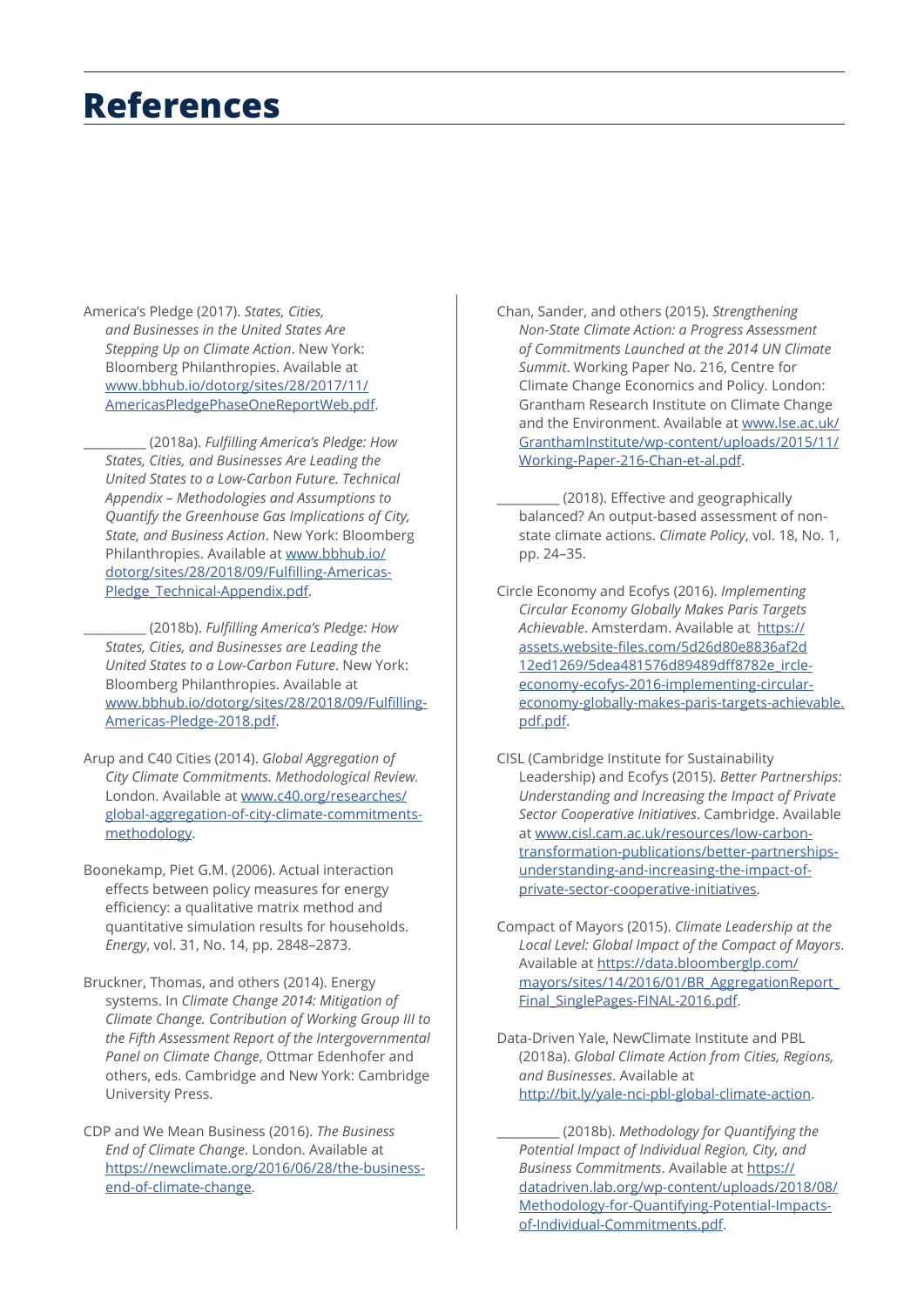\_\_\_\_\_\_\_\_\_\_ (2018c). *Methodology for Quantifying the Potential Impact of International Cooperative Initiatives*. Available at [https://datadrivenlab.org/](https://datadrivenlab.org/wp-content/uploads/2018/08/Methodology-for-Quantifying-Potential-Impacts-of-ICIs.pdf) [wp-content/uploads/2018/08/Methodology-for-](https://datadrivenlab.org/wp-content/uploads/2018/08/Methodology-for-Quantifying-Potential-Impacts-of-ICIs.pdf)[Quantifying-Potential-Impacts-of-ICIs.pdf](https://datadrivenlab.org/wp-content/uploads/2018/08/Methodology-for-Quantifying-Potential-Impacts-of-ICIs.pdf).

- Erickson, Peter, and Kevin Tempest (2014). *Advancing Climate Ambition: How City-Scale Actions Can Contribute to Global Climate Goals*. SEI Working Paper No. 2014-06. Stockholm: Stockholm Environment Institute.
- FAO (Food and Agriculture Organization of the United Nations) (2015). *Global Forest Resources Assessment 2015*. Rome. Available at [www.fao.org/3/a-i4808e.pdf](http://www.fao.org/3/a-i4808e.pdf).
- Global Covenant of Mayors for Climate & Energy (2018). *Implementing Climate Ambition: Global Covenant of Mayors 2018 Global Aggregation Report*. Available at https://[www.](https://www.globalcovenantofmayors.org/impact2018) [globalcovenantofmayors.org/impact2018](https://www.globalcovenantofmayors.org/impact2018).
- Graichen, Jakob, and others (2016). *International Climate Initiatives: a Way Forward to Close the Emissions Gap? Initiatives' Potential and Role under the Paris Agreement*. Dessau: Federal Environment Agency, Germany. Available at [www.umweltbundesamt.de/sites/default/](http://www.umweltbundesamt.de/sites/default/files/medien/1968/publikationen/2016-11-29_discussion_paper_clean_version_final.pdf) [files/medien/1968/publikationen/2016-11-29\\_](http://www.umweltbundesamt.de/sites/default/files/medien/1968/publikationen/2016-11-29_discussion_paper_clean_version_final.pdf) [discussion\\_paper\\_clean\\_version\\_final.pdf](http://www.umweltbundesamt.de/sites/default/files/medien/1968/publikationen/2016-11-29_discussion_paper_clean_version_final.pdf).
- Hsu, Angel, and others (2015a). Towards a new climate diplomacy. *Nature Climate Change*, vol. 5, No. 6, pp. 501–503.

\_\_\_\_\_\_\_\_\_\_ (2015b). *Scaling Up: Local to Global Climate Action*. New Haven: Yale University. Available at [www.stanleyfoundation.org/publications/report/](http://www.stanleyfoundation.org/publications/report/WhitePaperScalingUp12-2015.pdf) [WhitePaperScalingUp12-2015.pdf.](http://www.stanleyfoundation.org/publications/report/WhitePaperScalingUp12-2015.pdf)

\_\_\_\_\_\_\_\_\_\_ (2016). *Taking Stock of Global Climate Action*. New Haven: Data-Driven Yale. Available at [https://](https://datadrivenlab.org/wp-content/uploads/2016/12/Data_Driven_Yale_Taking-Stock-of-Global-Climate-Action_Nov_2016_final.pdf) [datadrivenlab.org/wp-content/uploads/2016/12/](https://datadrivenlab.org/wp-content/uploads/2016/12/Data_Driven_Yale_Taking-Stock-of-Global-Climate-Action_Nov_2016_final.pdf) [Data\\_Driven\\_Yale\\_Taking-Stock-of-Global-Climate-](https://datadrivenlab.org/wp-content/uploads/2016/12/Data_Driven_Yale_Taking-Stock-of-Global-Climate-Action_Nov_2016_final.pdf)[Action\\_Nov\\_2016\\_final.pdf](https://datadrivenlab.org/wp-content/uploads/2016/12/Data_Driven_Yale_Taking-Stock-of-Global-Climate-Action_Nov_2016_final.pdf).

\_\_\_\_\_\_\_\_\_\_ (2018). *Bridging the Emissions Gap: the Role of Nonstate and Subnational Actors.* Pre-release of the Emissions Gap Report 2018. Nairobi: United Nations Environment Programme.

(2019). A research roadmap for quantifying non-state and subnational climate mitigation action. *Nature Climate Change*, vol. 9, pp. 11–17.

IEA (International Energy Agency) (2016a). *Energy Technology Perspectives 2016: Towards Sustainable Urban Energy Systems*. Paris.

\_\_\_\_\_\_\_\_\_\_ (2016b). *World Energy Oulook 2016*. Paris.

IPCC (Intergovernmental Panel on Climate Change) (2006). *2006 IPCC Guidelines for National Greenhouse Gas Inventories*, Simon Eggleston and others, eds. Hayama: Institute for Global Environmental Strategies. Available at [www.ipcc](http://www.ipcc-nggip.iges.or.jp/public/2006gl/index.html)[nggip.iges.or.jp/public/2006gl/index.html](http://www.ipcc-nggip.iges.or.jp/public/2006gl/index.html).

\_\_\_\_\_\_\_\_\_\_ (2010). *Guidance Note for Lead Authors of the IPCC Fifth Assessment Report on Consistent Treatment of Uncertainties*. Geneva. Available at [https://wg1.ipcc.ch/AR6/documents/AR5\\_](https://wg1.ipcc.ch/AR6/documents/AR5_Uncertainty_Guidance_Note.pdf) [Uncertainty\\_Guidance\\_Note.pdf](https://wg1.ipcc.ch/AR6/documents/AR5_Uncertainty_Guidance_Note.pdf).

\_\_\_\_\_\_\_\_\_\_ (2014). *Fifth Assessment Report*. Geneva. Available at [www.ipcc.ch/report/ar5](http://www.ipcc.ch/report/ar5).

- IVM (Institute for Environmental Studies) (2015). *Non-State Actors in a Paris Agreement: Are Cities and Companies Bridging the Ambition Gap?* Policy brief by IVM and FORES. Amsterdam: Institute for Environmental Studies, Free University Amsterdam.
- Kuramochi, Takeshi, and others (2017). *States, Cities and Businesses Leading the Way: a First Look at Decentralized Climate Commitments in the US*. Cologne: NewClimate Institute; The Climate Group. Available at [https://newclimateinstitute.](https://newclimateinstitute.files.wordpress.com/2017/09/states-cities-and-regions-leading-the-way.pdf) [files.wordpress.com/2017/09/states-cities-and](https://newclimateinstitute.files.wordpress.com/2017/09/states-cities-and-regions-leading-the-way.pdf)[regions-leading-the-way.pdf.](https://newclimateinstitute.files.wordpress.com/2017/09/states-cities-and-regions-leading-the-way.pdf)
- Roelfsema, Mark (2017). *Assessment of US City Reduction Commitments, from a Country Perspective*. The Hague: PBL Netherlands Environmental Assessment Agency. Available at [www.pbl.nl/en/publications/assessment-of-us](http://www.pbl.nl/en/publications/assessment-of-us-city-reduction-commitments-from-a-country-perspective)[city-reduction-commitments-from-a-country](http://www.pbl.nl/en/publications/assessment-of-us-city-reduction-commitments-from-a-country-perspective)[perspective](http://www.pbl.nl/en/publications/assessment-of-us-city-reduction-commitments-from-a-country-perspective).
- Roelfsema, Mark, and others (2015). *Climate Action Outside the UNFCCC: Assessment of the Impact of International Cooperative Initiatives on Greenhouse Gas Emissions*. The Hague: PBL Netherlands Environmental Assessment Agency. Available at [www.pbl.nl/en/publications/climate-action](http://www.pbl.nl/en/publications/climate-action-outside-the-unfccc)[outside-the-unfccc](http://www.pbl.nl/en/publications/climate-action-outside-the-unfccc).
- The Climate Group (2015). *Compact of States and Regions: Disclosure Report 2015 – the First Global Account of Climate Action from Leading States, Provinces and Regions*. Available at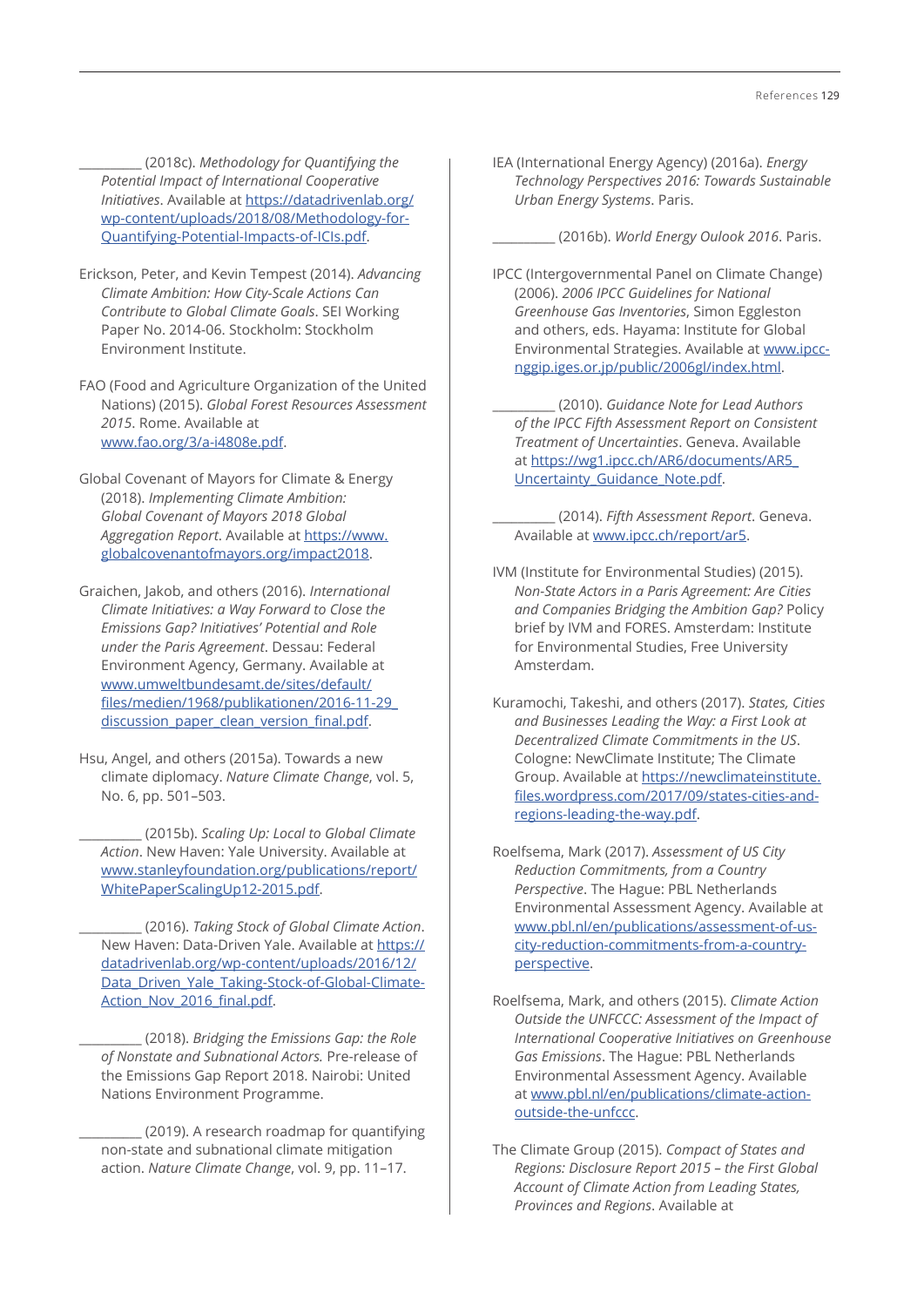[www.theclimategroup.org/sites/default/files/](http://www.theclimategroup.org/sites/default/files/archive/files/Compact-of-States-and-Regions-Disclosure-Report-2015.pdf) [archive/files/Compact-of-States-and-Regions-](http://www.theclimategroup.org/sites/default/files/archive/files/Compact-of-States-and-Regions-Disclosure-Report-2015.pdf)[Disclosure-Report-2015.pdf.](http://www.theclimategroup.org/sites/default/files/archive/files/Compact-of-States-and-Regions-Disclosure-Report-2015.pdf)

- The Climate Group and CDP (2016). *Compact of States and Regions: Disclosure Report 2016 – How Leading States, Provinces and Regions Are Responding to the Paris Agreement*. Available at [www.theclimategroup.org/sites/default/files/](http://www.theclimategroup.org/sites/default/files/downloads/compact_report_2016.pdf) [downloads/compact\\_report\\_2016.pdf](http://www.theclimategroup.org/sites/default/files/downloads/compact_report_2016.pdf).
- UNEP (United Nations Environment Programme) (2015). *Climate Commitments of Subnational Actors and Businesses*. Available at [http://apps.](http://apps.unep.org/publications/pmtdocuments/-Climate_Commitments_of_Subnational_Actors_and_Business-2015CCSA_2015.pdf.pdf) [unep.org/publications/pmtdocuments/-Climate\\_](http://apps.unep.org/publications/pmtdocuments/-Climate_Commitments_of_Subnational_Actors_and_Business-2015CCSA_2015.pdf.pdf) [Commitments\\_of\\_Subnational\\_Actors\\_and\\_](http://apps.unep.org/publications/pmtdocuments/-Climate_Commitments_of_Subnational_Actors_and_Business-2015CCSA_2015.pdf.pdf) [Business-2015CCSA\\_2015.pdf.pdf](http://apps.unep.org/publications/pmtdocuments/-Climate_Commitments_of_Subnational_Actors_and_Business-2015CCSA_2015.pdf.pdf).

\_\_\_\_\_\_\_\_\_\_ (2016). *The Emissions Gap Report 2016*. Nairobi. Available at [www.unenvironment.org/](http://www.unenvironment.org/resources/emissions-gap-report-2016) [resources/emissions-gap-report-2016](http://www.unenvironment.org/resources/emissions-gap-report-2016).

\_\_\_\_\_\_\_\_\_\_ (2018). *The Emissions Gap Report 2018*. Nairobi. Available at: www.unenvironment.org/ resources/emissions-gap-report-2018.

UNFCCC (United Nations Framework Convention on Climate Change) (2015). *Paris Agreement: Decision 1/CP.21. Report of the Conference of the Parties on its twenty-first session, held in Paris from 30 November to 13 December 2015. Addendum. Part two: Action taken by the Conference of the Parties at its twenty-first session*. Bonn. Available at [http://unfccc.int/resource/docs/2015/cop21/](http://unfccc.int/resource/docs/2015/cop21/eng/10a01.pdf) [eng/10a01.pdf](http://unfccc.int/resource/docs/2015/cop21/eng/10a01.pdf).

\_\_\_\_\_\_\_\_\_\_ (2016). *NAZCA: Climate Action*. Available at [https://climateaction.unfccc.int/views/](https://climateaction.unfccc.int/views/cooperative-initiative-details.html?id=4) [cooperative-initiative-details.html?id=4](https://climateaction.unfccc.int/views/cooperative-initiative-details.html?id=4).

\_\_\_\_\_\_\_\_\_\_ (2018). *Modalities, Procedures and Guidelines for the Transparency Framework for Action and Support Referred to in Article 13 of the Paris Agreement. Decision 18/CMA.1*. Bonn. Available at [https://unfccc.int/sites/default/files/](https://unfccc.int/sites/default/files/resource/CMA2018_03a02E.pdf) [resource/CMA2018\\_03a02E.pdf](https://unfccc.int/sites/default/files/resource/CMA2018_03a02E.pdf).

WRI (World Resources Institute) (2014a). *Mitigation Goal Standard: an Accounting and Reporting Standard for National and Subnational Greenhouse Gas Reduction Goals*. Washington, D.C. Available at <http://ghgprotocol.org/mitigation-goal-standard>.

\_\_\_\_\_\_\_\_\_\_ (2014b). *Policy and Action Standard: an Accounting and Reporting Standard for Estimating the Greenhouse Gas Effects of Policies and Actions*. Washington, D.C. Available at [https://ghgprotocol.](https://ghgprotocol.org/policy-and-action-standard) [org/policy-and-action-standard](https://ghgprotocol.org/policy-and-action-standard).

- WRI (World Resources Institute) and WBCSD (World Business Council for Sustainable Development) (2004). *A Corporate Accounting and Reporting Standard*: Revised edition. Washington, D.C., and Geneva. Available at [http://ghgprotocol.org/](http://ghgprotocol.org/standards/corporate-standard) [standards/corporate-standard](http://ghgprotocol.org/standards/corporate-standard).
- WRI (World Resources Institute), C40 and ICLEI (Local Governments for Sustainability) (2014). *Global Protocol for Community-Scale Greenhouse Gas Emission Inventories: an Accounting and Reporting Standard for Cities*. Washington, D.C. Available at [https://ghgprotocol.org/greenhouse-gas-protocol](https://ghgprotocol.org/greenhouse-gas-protocol-accounting-reporting-standard-cities)[accounting-reporting-standard-cities](https://ghgprotocol.org/greenhouse-gas-protocol-accounting-reporting-standard-cities).

Yale University (2015). *State of Play: Contextualizing Non-State and Sub-National Actors Climate Pledges through NAZCA and the IPAA*. New Haven. Available at [https://datadrivenlab.org/wp-content/](https://datadrivenlab.org/wp-content/uploads/2015/11/Yale_NAZCAStateofPlayMemo_Dec4-27jlxg8.pdf) [uploads/2015/11/Yale\\_NAZCAStateofPlayMemo\\_](https://datadrivenlab.org/wp-content/uploads/2015/11/Yale_NAZCAStateofPlayMemo_Dec4-27jlxg8.pdf) [Dec4-27jlxg8.pdf](https://datadrivenlab.org/wp-content/uploads/2015/11/Yale_NAZCAStateofPlayMemo_Dec4-27jlxg8.pdf).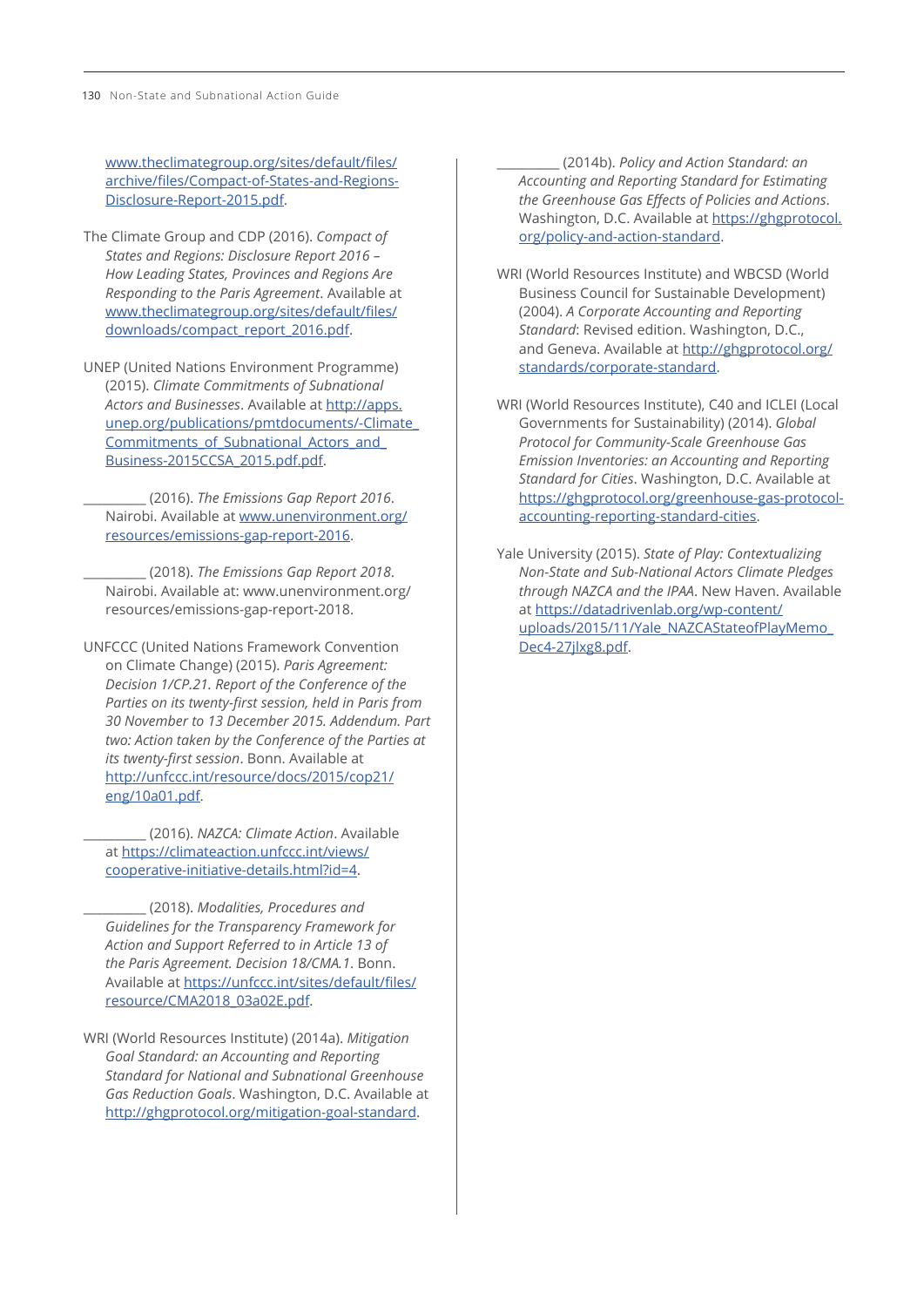## **Contributors**

### **Guide development leads**

Katharina Lütkehermöller, NewClimate Institute (technical lead)

Cynthia Elliott, World Resources Institute (co-lead)

Neelam Singh, World Resources Institute (co-lead)

### **Drafting team**

Andrew Clapper, CDP

David Rich, World Resources Institute

Hanna Fekete, NewClimate Institute

Ian van der Vlugt, CDP

Jean-Charles Seghers, The Climate Group

Katharina Lütkehermöller, NewClimate Institute

Niklas Höhne, NewClimate Institute

Pedro Faria, CDP

Sebastian Sterl, NewClimate Institute

Takeshi Kuramochi, NewClimate Institute

### **Technical Working Group**

Angel Hsu, Yale-NUS College/Yale University

Anny Huang, California Air Resources Board

Ashwini Hingne, World Resources Institute India

Axel Michaelowa, University of Zurich and Perspectives Climate Research

Conor Barry, UNFCCC

Deeba Yavrom, United States Environmental Protection Agency

Emeka Ogazi, Transparency and Economic Development Initiatives

Fanny Guezennec, EcoAct

Harmke Immink, Promethium Carbon

Hina Lotia, LEAD Pakistan

Mark Stephan, Washington State University, School of Politics, Philosophy, and Public Affairs

Monali Ranade, World Bank

Robbie Louw, Promethium Carbon

Rose Bailey, Ricardo Energy & Environment

Ross Hunter, Ricardo Energy & Environment

Sander Chan, Deutsches Institut für Entwicklungspolitik

Soffia Alarcon, Carbon Trust

Tamara Bujhawan, Mora Carbon Consult Limited

Todd Litman, Victoria Transport Policy Institute

Vivek Adhia, World Resources Institute India

Vivek Sadevra, GMR Energy Ltd

Zhen Wang, Beijing Forestry University

### **Reviewers**

Amy Weinfurter, Data-Driven Yale

Andrés Flores, World Resources Institute

Ann Gardiner, AG Climate & Energy Ltd

Ashwini Hingne, World Resources Institute India

Benjamin Cashore, Yale School of Forestry and Environmental Studies